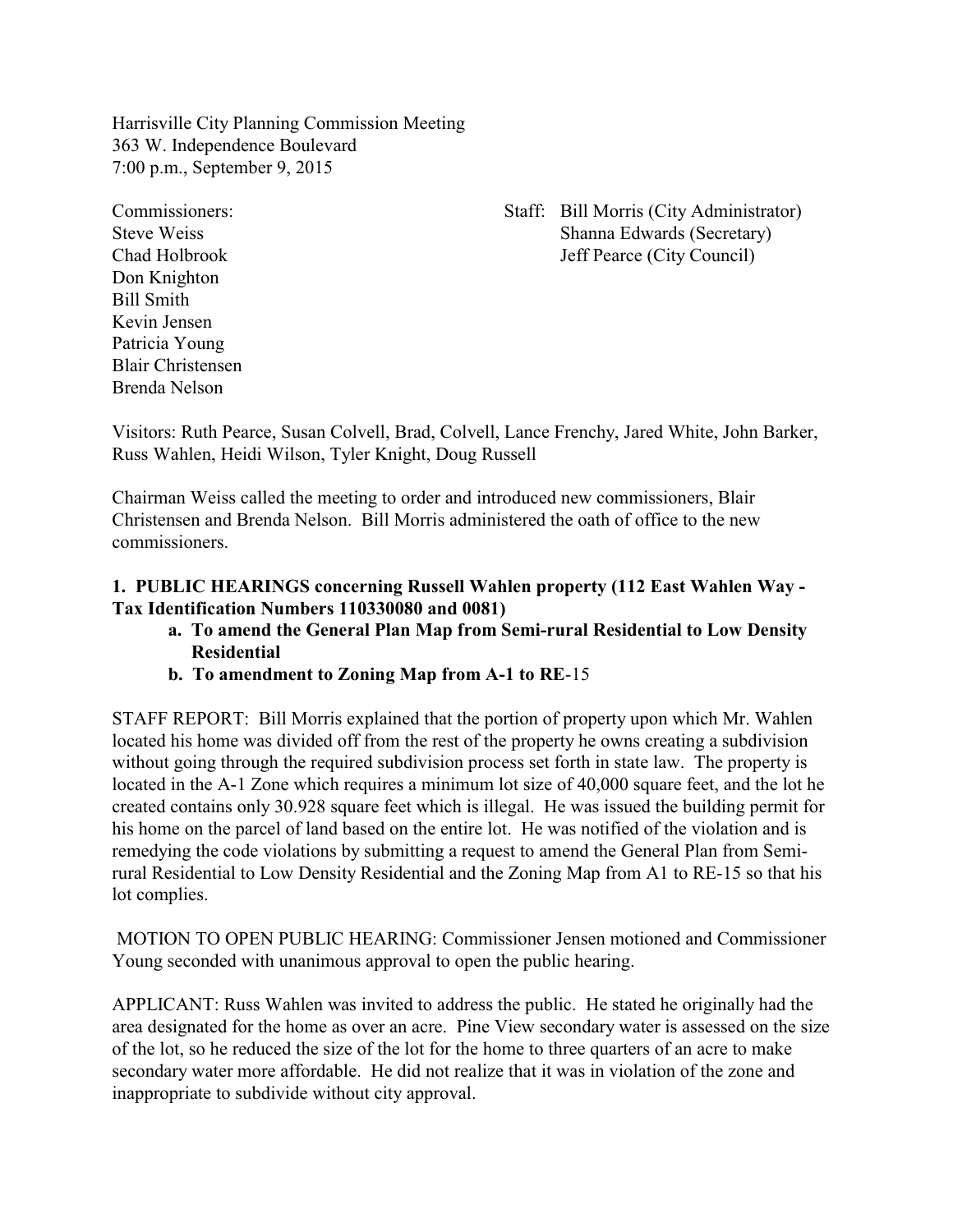Harrisville City Planning Commission Meeting -September 9, 2015 Page 2

#### *Public Comments:*

Doug Russell, 1080 North Highway 89. He said his property backs up to the Wahlen property and the north property line of the Greenwood Charter School. He said he is interested in what is going on with these two properties as well as the future extension of 1100 North which all affects his property. He questioned why the RE-15 Zone with minimum lot size of 15,000 square feet is being considered rather then R-1-10 Zone with 10,000 square foot minimum lot size. He mentioned that all the property to the north is R-1-10. He is in the real estate business and is opposed to urban sprawl. He said today people want walkable communities near parks, and mass transit with walking paths. Larger lots are not what he wants to encourage. He suggested commissioners reconsider and check what is happening with other cities. He mentioned the Harrisville City Park where residents live around and near the park on small lots and can utilize the walking path and park. He said larger lots contribute to urban sprawl and global warming; that is not forward thinking; that is not the future.

MOTION TO CLOSE PUBLIC HEARING: Since there were no further comments, Commissioner Knighton motioned and Commissioner Holbrook seconded with unanimous approval to close the public hearing.

Bill Morris said the applicant can change to the R-1-10 Zone and re file the application. Commissioners have the responsibility to approve, deny, or table the application being considered.

DISCUSSION: Russ Wahlen was invited to respond and he stated that he prefers the R-1-10 Zone. He said it makes sense to him and he agrees with what Doug Russell said. When he bought the property from Doug Russell's father, he was shown a concept plan for 10,000 square foot lots. Commissioner Knighton received clarification that the application includes the entire parcel and not just the lot where the home is located. Commissioner Holbrook had a concern that smaller lots may change property values in the area. Commissioner Jensen said he would want to get public comment before changing from RE-15 as advertised to R-1-10. Bill Morris explained changing the General Plan Map and Zoning to Medium Density Residential and R-1-10 can be revisited at the time a development is proposed.

MOTION: Commissioner Young motioned and Commissioner Jensen seconded to recommend amending the General Plan Map from Semi-rural Residential to Low Density Residential. Voting was unanimous by all commissioners present.

MOTION: Commissioner Jensen motioned and Commissioner Smith seconded to recommend amending the Zoning Map from A-1 to RE-15. Voting was unanimous by all commissioners present.

Bill Morris said he will prepare the ordinance to move this forward to the city council.

## **2. Consider approval of conditional use permit application for a Cell Tower to locate on the E.K. Bailey property at 1245 N. Washington Boulevard, Harrisville, Utah 84404.**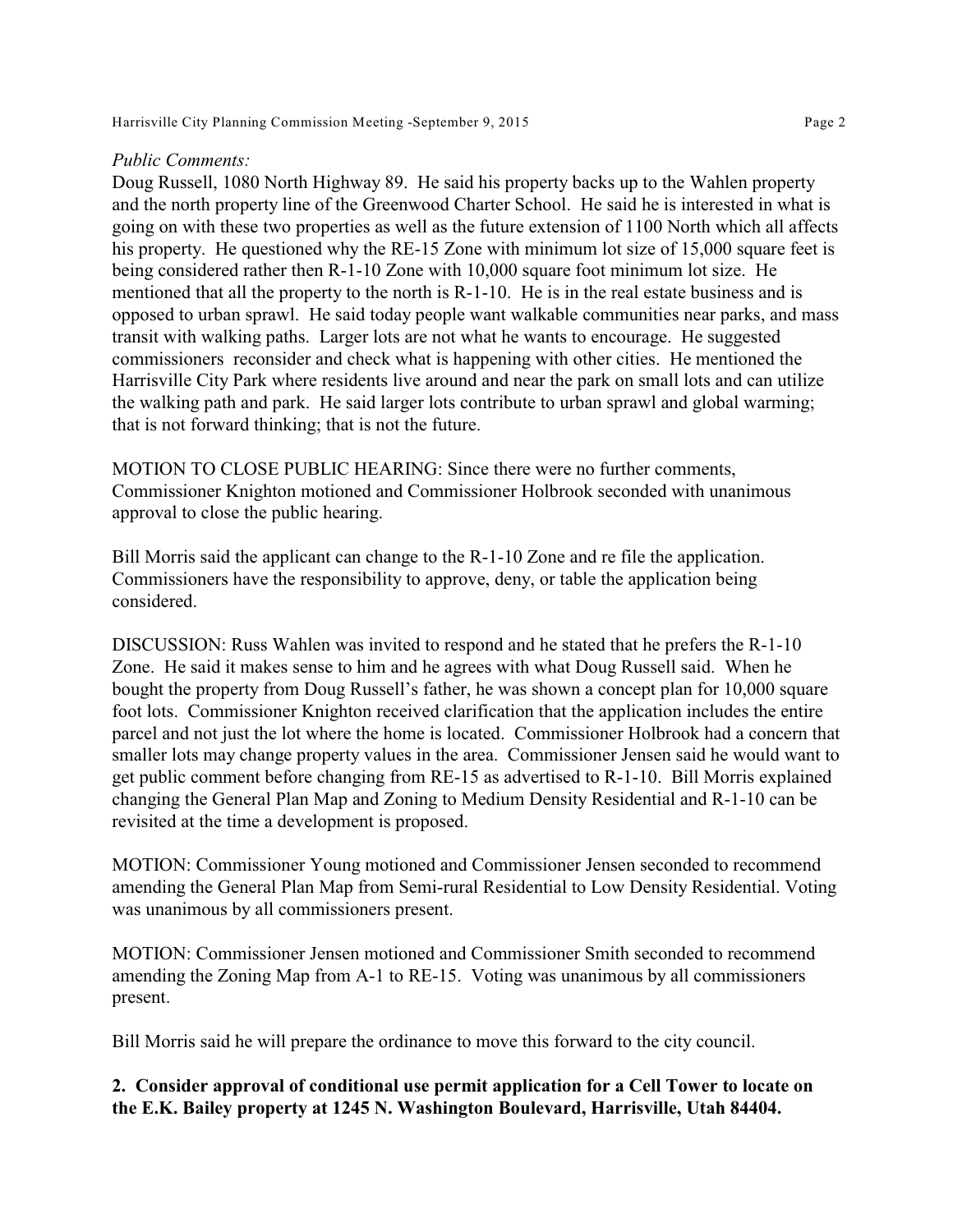STAFF REPORT: Bill Morris said cell towers are mainly handled by federal law under the Federal Communication Administration and municipalities cannot prohibit them. This is a conditional use and everything seems to be in order. Commissioners do not have the prerogative to turn this down because it meets all requirements of the ordinance.

APPLICANT: Jared White explained all cell towers have two major functions, to improve the immediate coverage in an area, and to improve the capacity of existing cell sites. He said cell sites in the area are over capacity and the additional tower will make all other cell towers in the area function better. He said the location is driven by demand and that is what necessitated the need for another tower. Surrounding cell sites are taking so much traffic out of Harrisville that they cannot function well in their areas.

DISCUSSION: In answer to Commissioner Holbrook's question, Mr. White said he is not sure how many towers are located in the immediate area because a number are owned by other carriers. Jared White said they can terminate the lease and remove the tower if there becomes no need for it. At this point, they are just trying to meet the demand for coverage. Commissioner Jensen asked about the location on the E.K. Bailey property. Mr. White said location on that property was determined in a way to allow E.K. Bailey the best continued utilization of structures existing on the site. The tower height will be 100 feet to allow it to be come co-locatable. That allows towers to share with other carriers because they all operate on their own frequency. When there are multiple rays of antennas on a tower it is because several carriers are sharing the tower. Mr. White said city ordinances generally require towers to be shared. Verizon will own the tower, but it will be co-locatable. Bill Morris stated that is supported by ordinance. Commissioner Young noted there are fuel tanks and pumps on the property. Mr. White said cell towers are unoccupied. The company will have to apply for a building permit and follow the building code which requires separations from existing structures. As far as esthetics, Bill Morris said this is an area that is rather industrial. Mr. White stated that sometimes they paint towers brown to blend in. This tower will be galvanized steel which will lose its brightness and blend in better over time. Bill Morris suggested as conditions that the applicant obtain a building permit and follow state and federal building codes as they apply and also municipal codes.

MOTION: Commissioner Young motioned to approve the conditional use permit application for a cell tower to locate on the E.K. Bailey property at 1245 North Washington Boulevard, with the conditions that the applicant apply for a building permit and follow state, federal, and municipal building codes as they apply. The motion was seconded by Commissioner Smith. All commissioners present voted aye with the exception of Commissioner Jensen who voted nay.

### **3. Final site plan review / recommendation for Hunting Park six-lot subdivision located at the west end of 1500 North.**

STAFF REPORT: Bill Morris read the review letter from Kent Jones, city engineer.

APPLICANT: John Barker said his surveyor is present to help answer any questions. He commented that he has been working with the city for the last six to eight months to get this subdivision to this point. Commissioner Jensen pointed out that the note commissioners